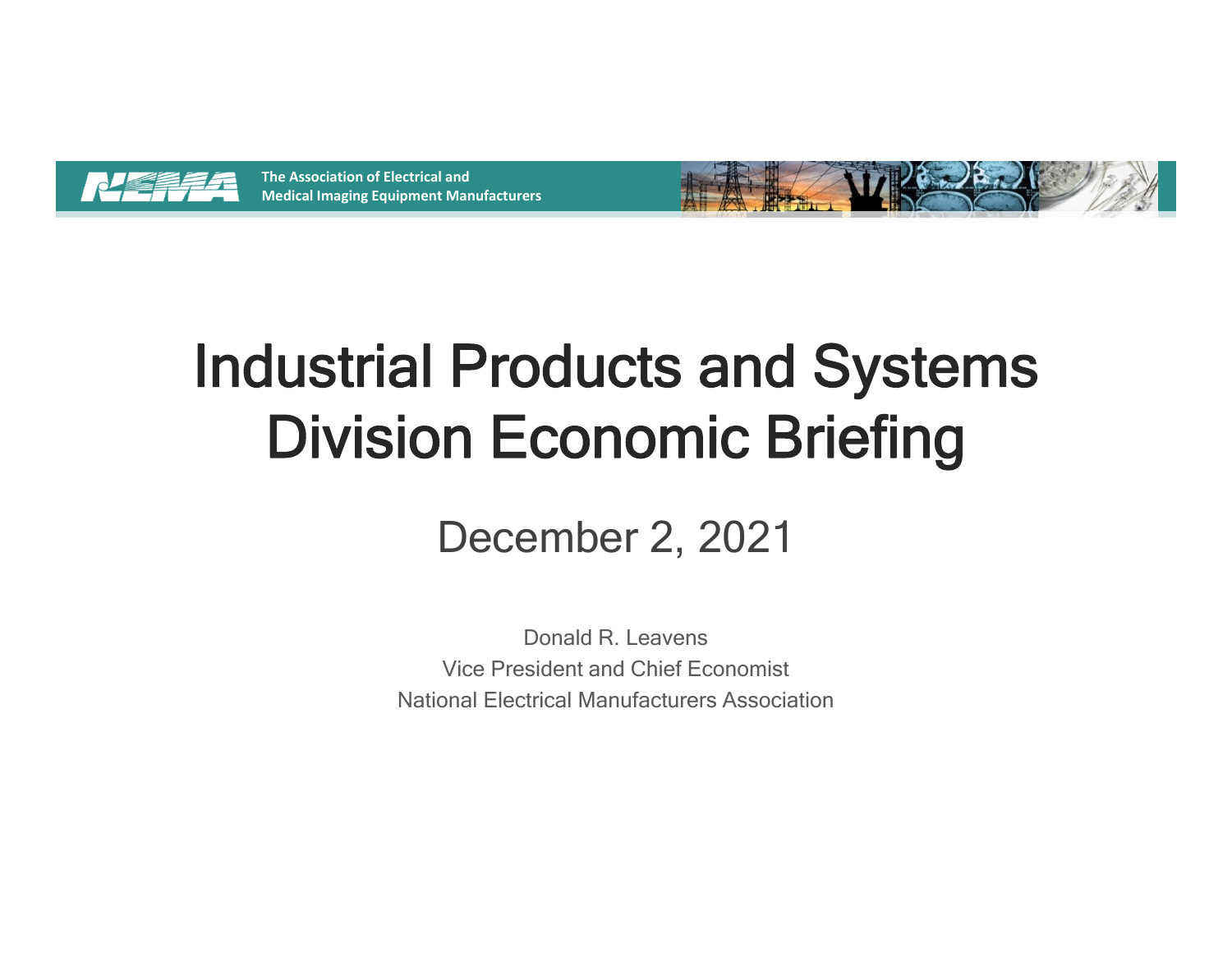



#### Transition from easy money has often led to recession

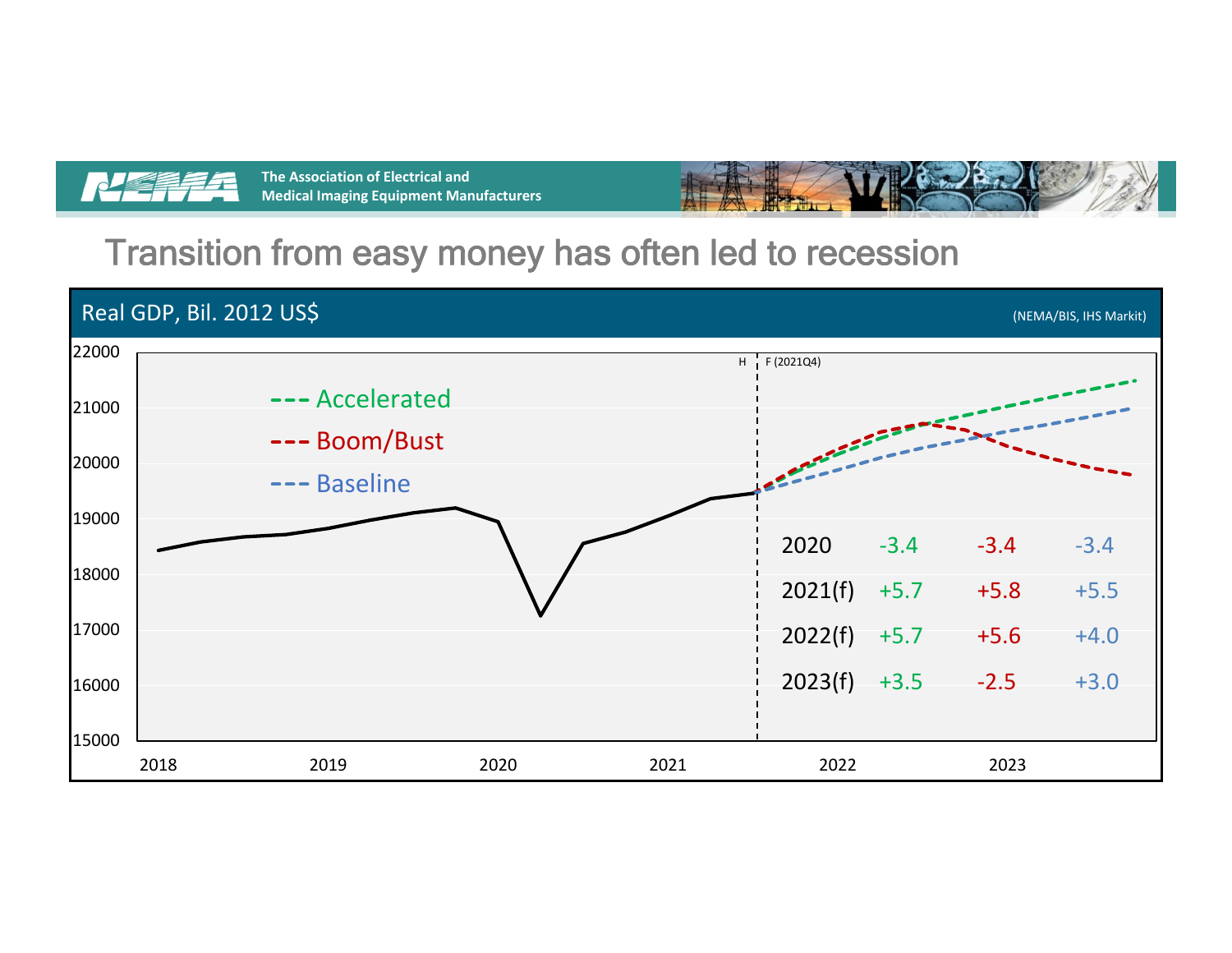



# Inflation trends will shape monetary policy

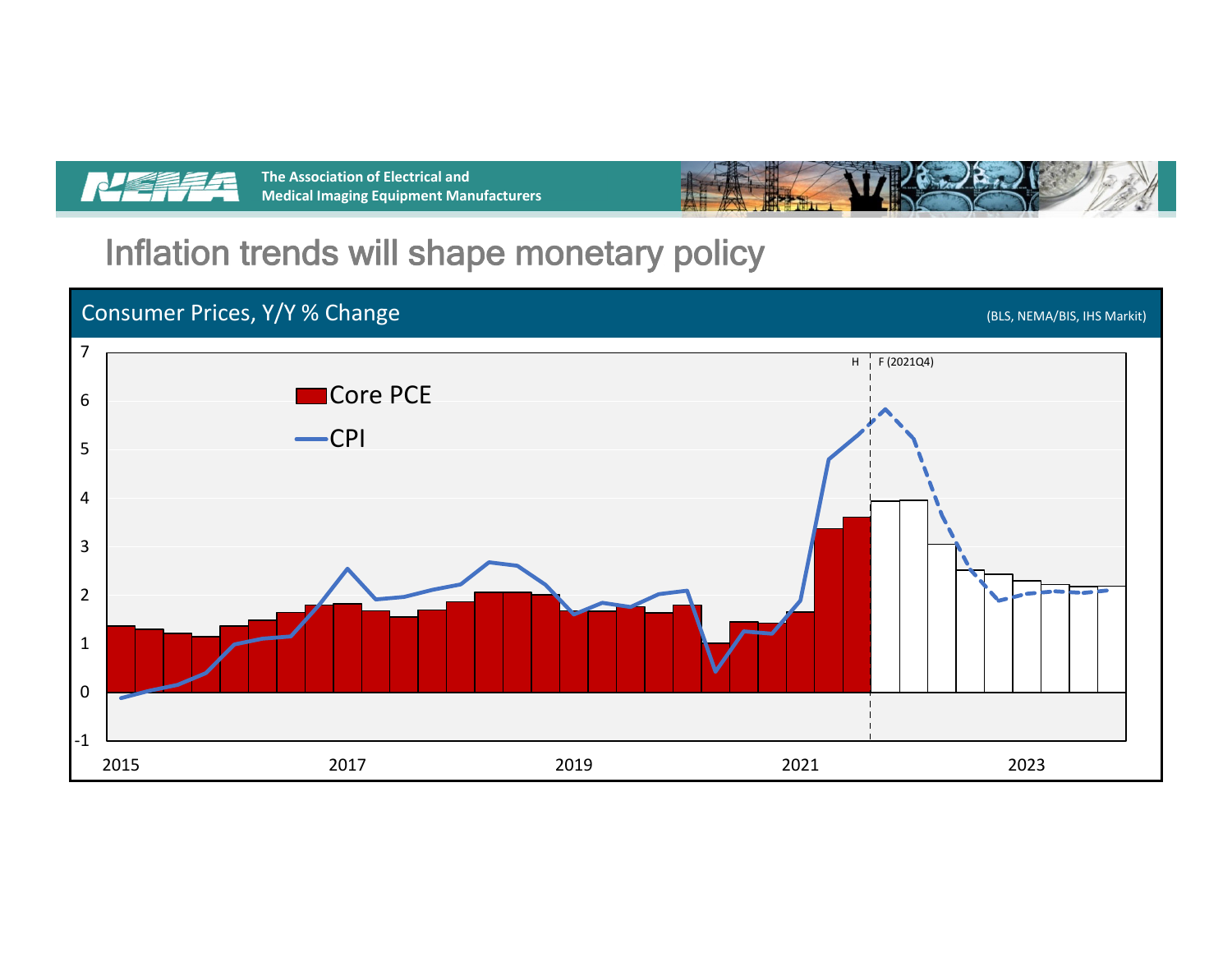



#### Producer price inflation to decline as supply chain snarls resolve

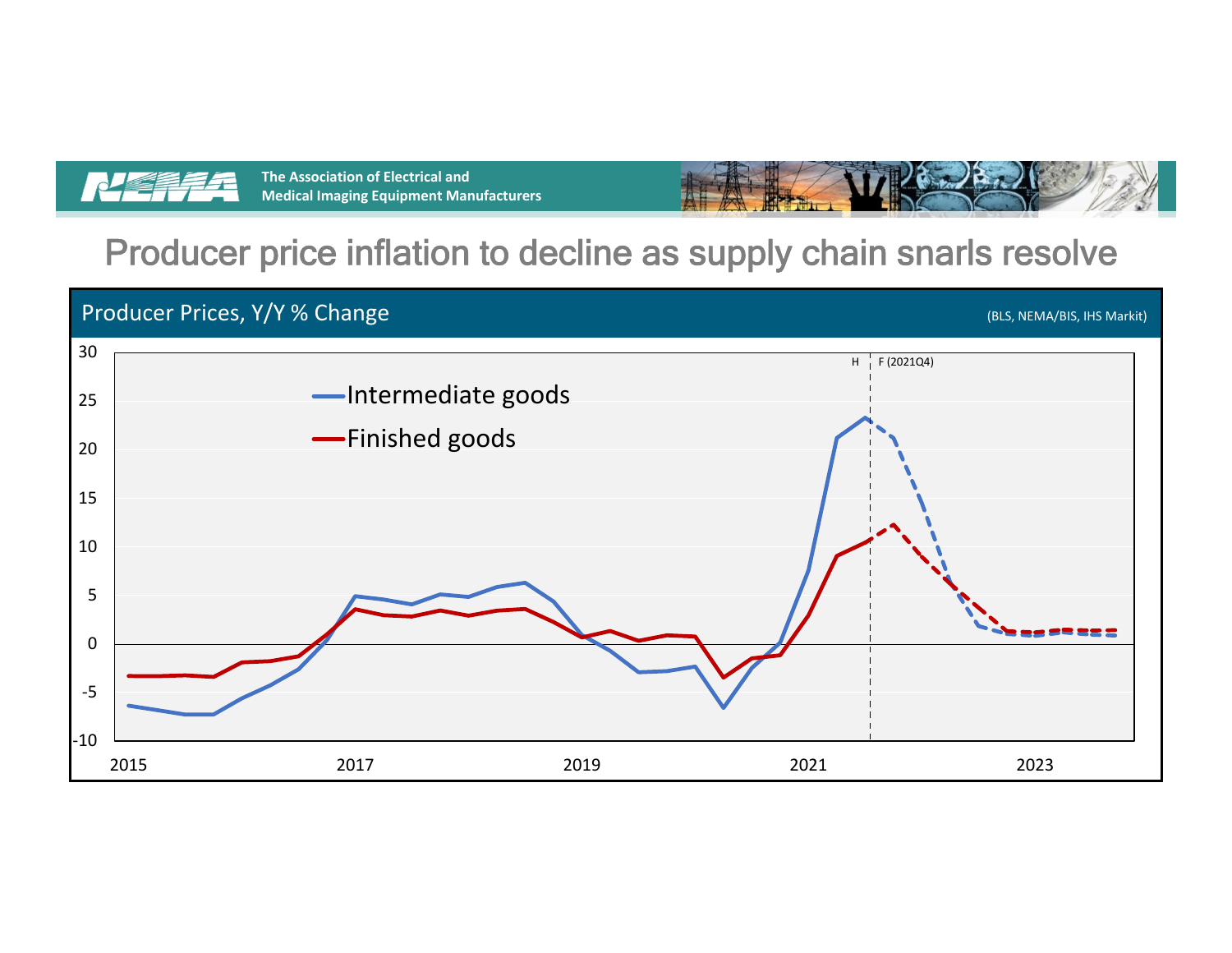



# High savings and profits support solid demand-side growth

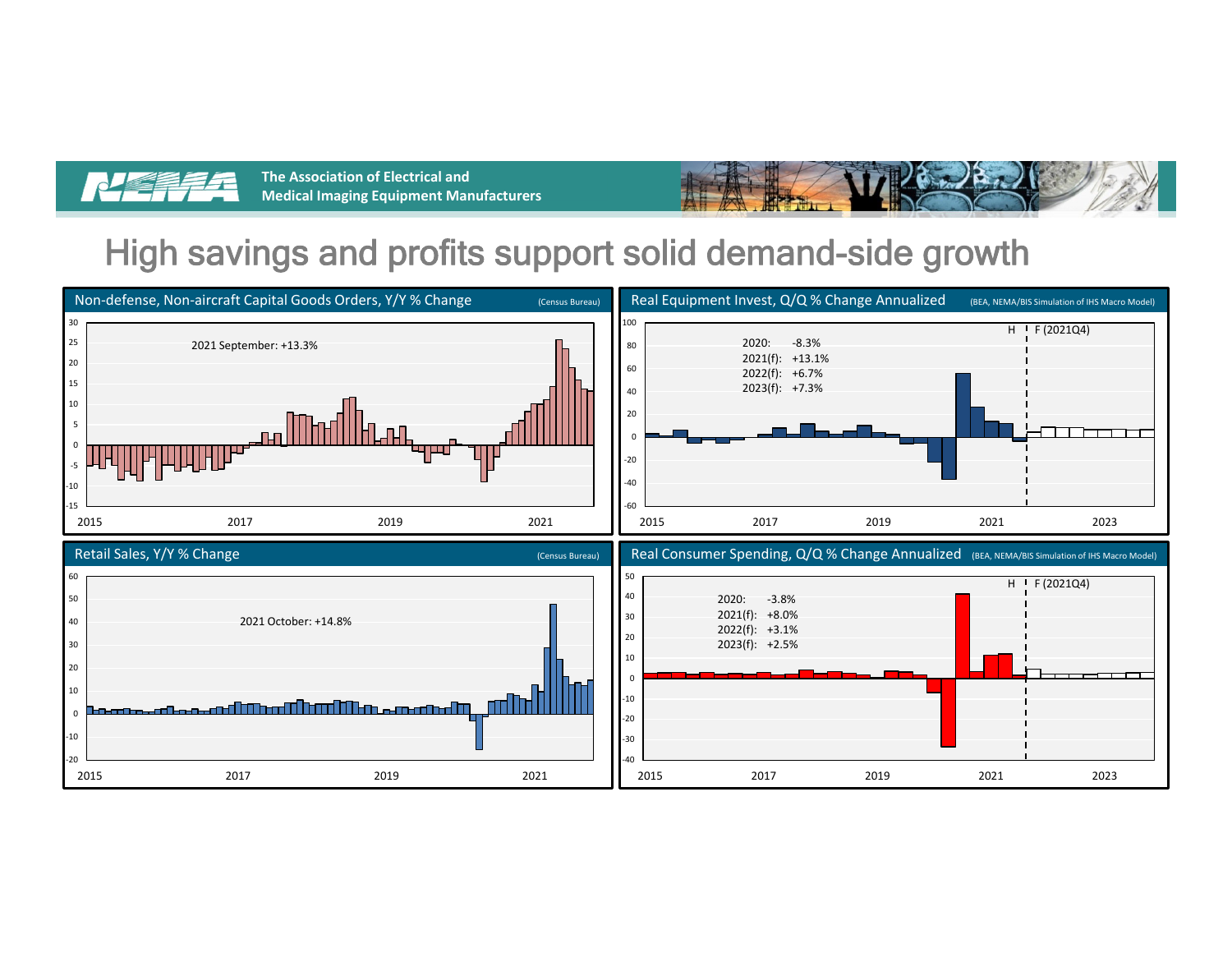



### Robust orders herald sustained manufacturing recovery

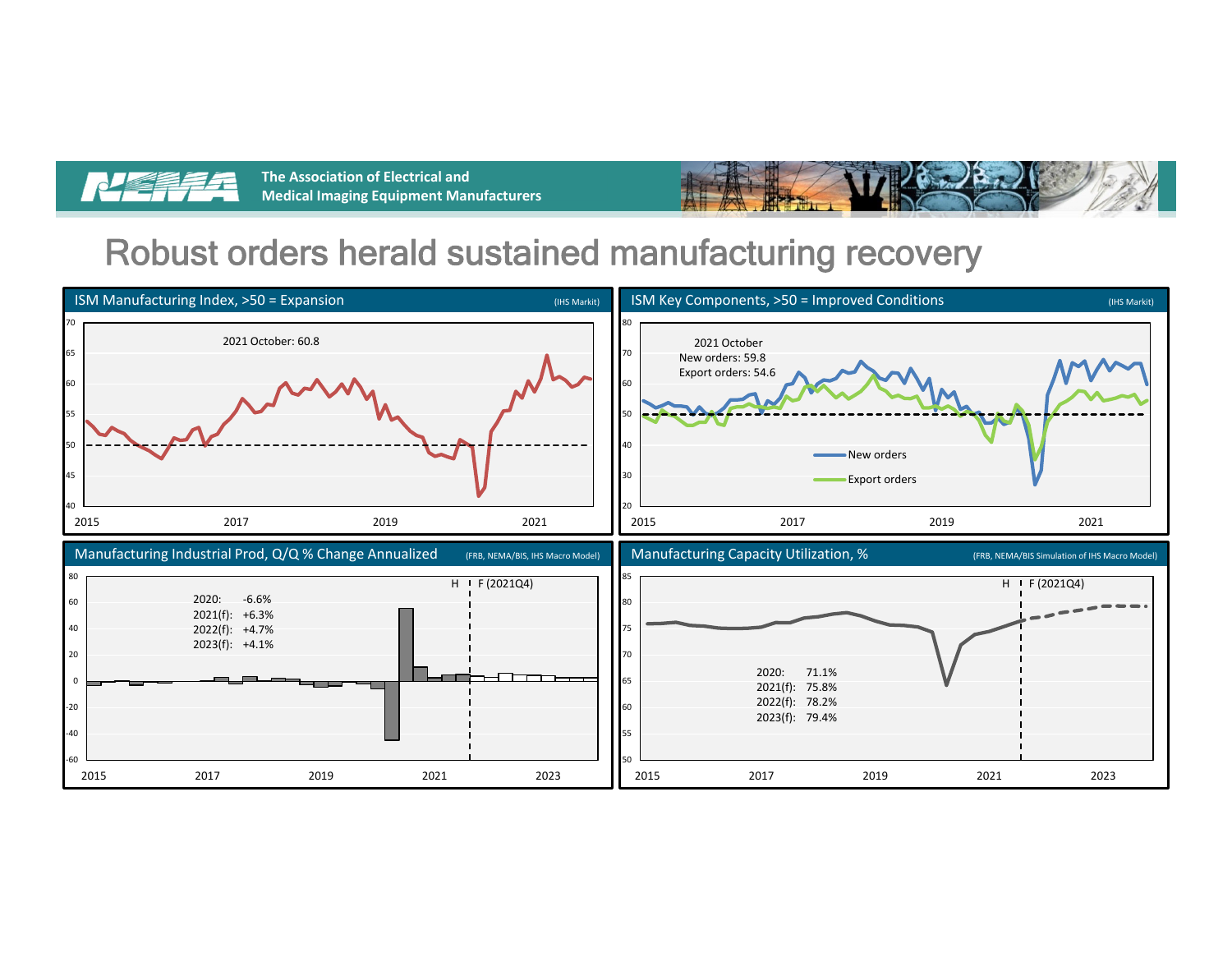



#### Manufacturing boom boosts industrial machinery output

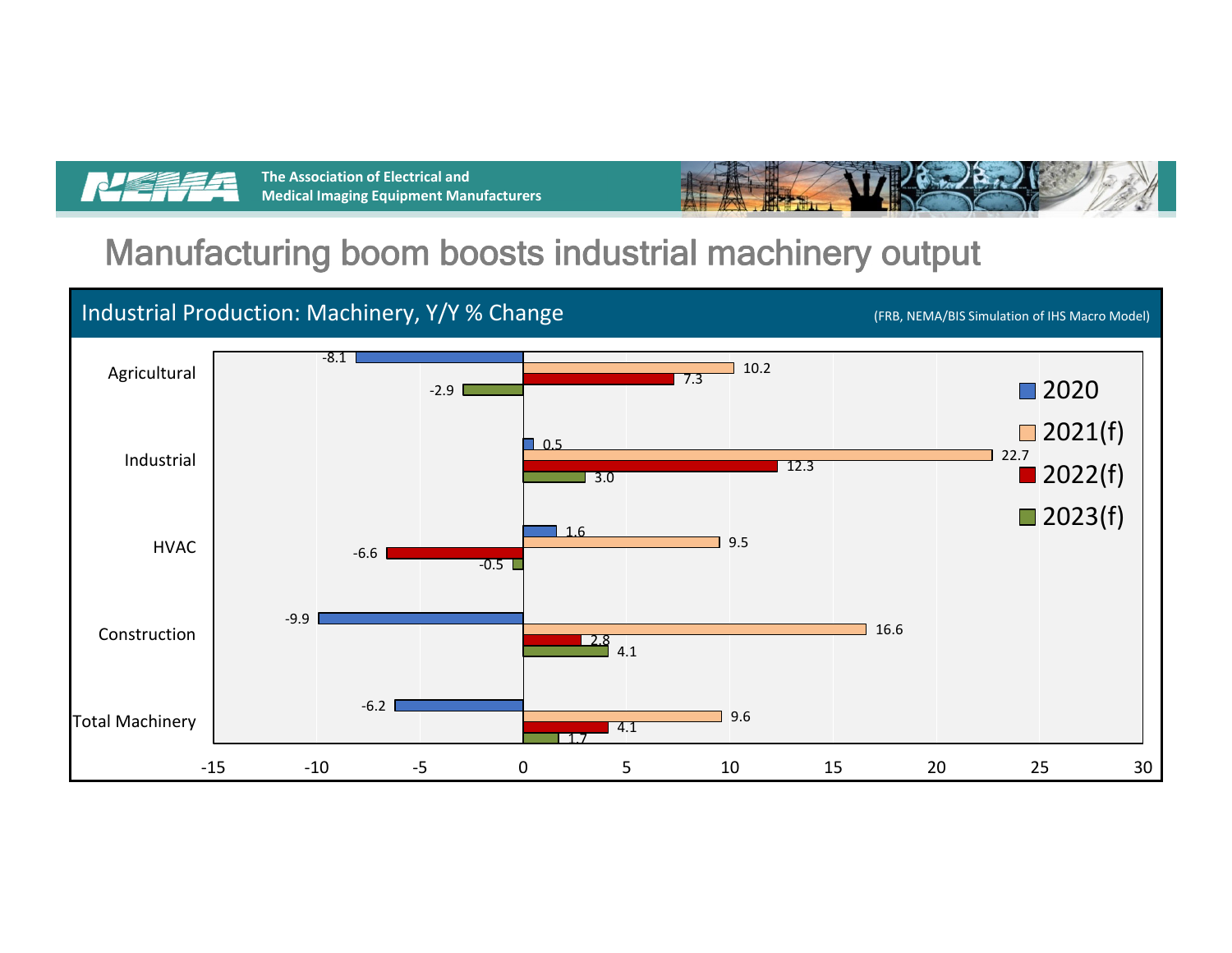



### Supply chain improvement to foster vehicle production growth

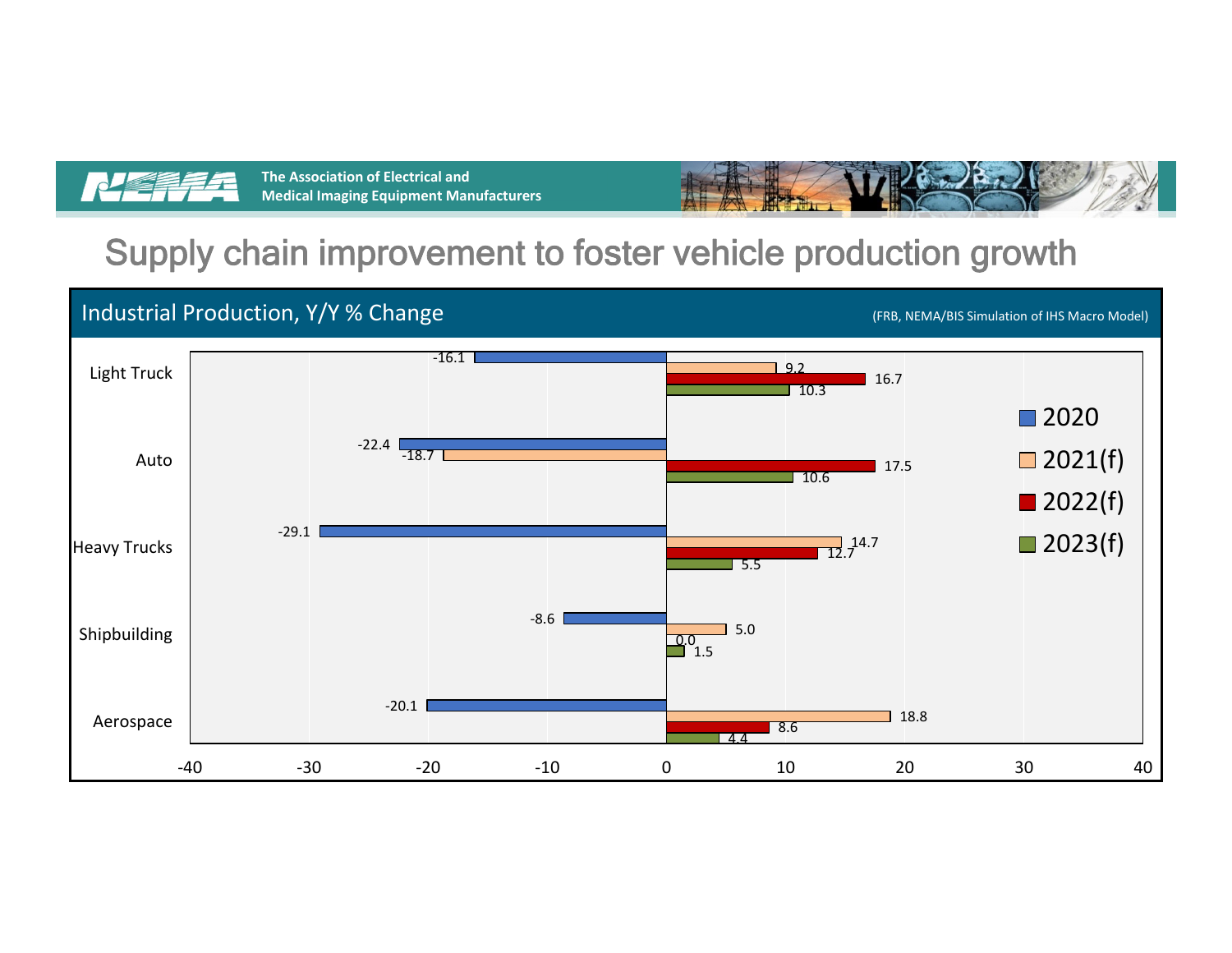



## Food & beverage output tied to hospitality rebound

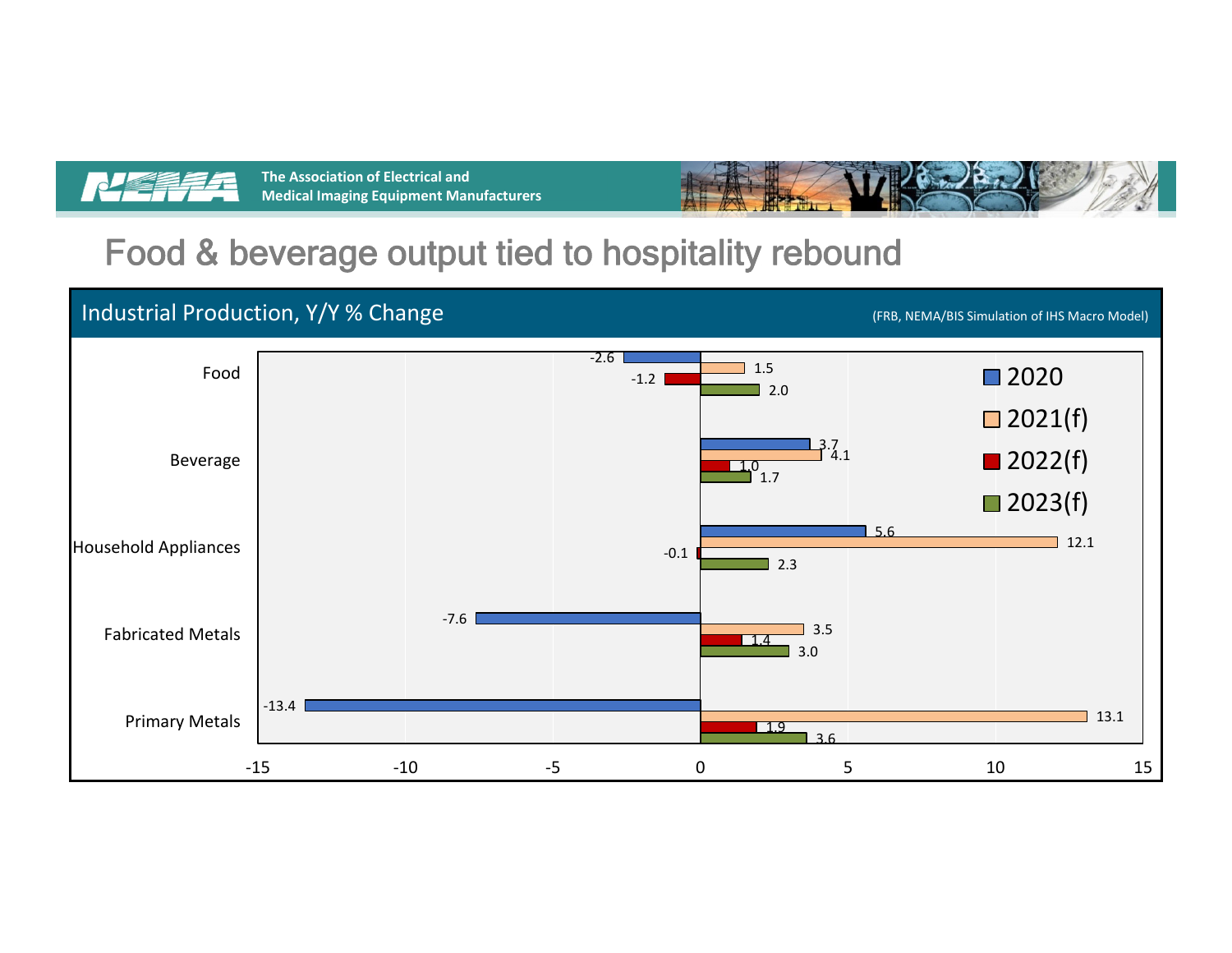



# Household formation, supply kinks limit starts trajectories

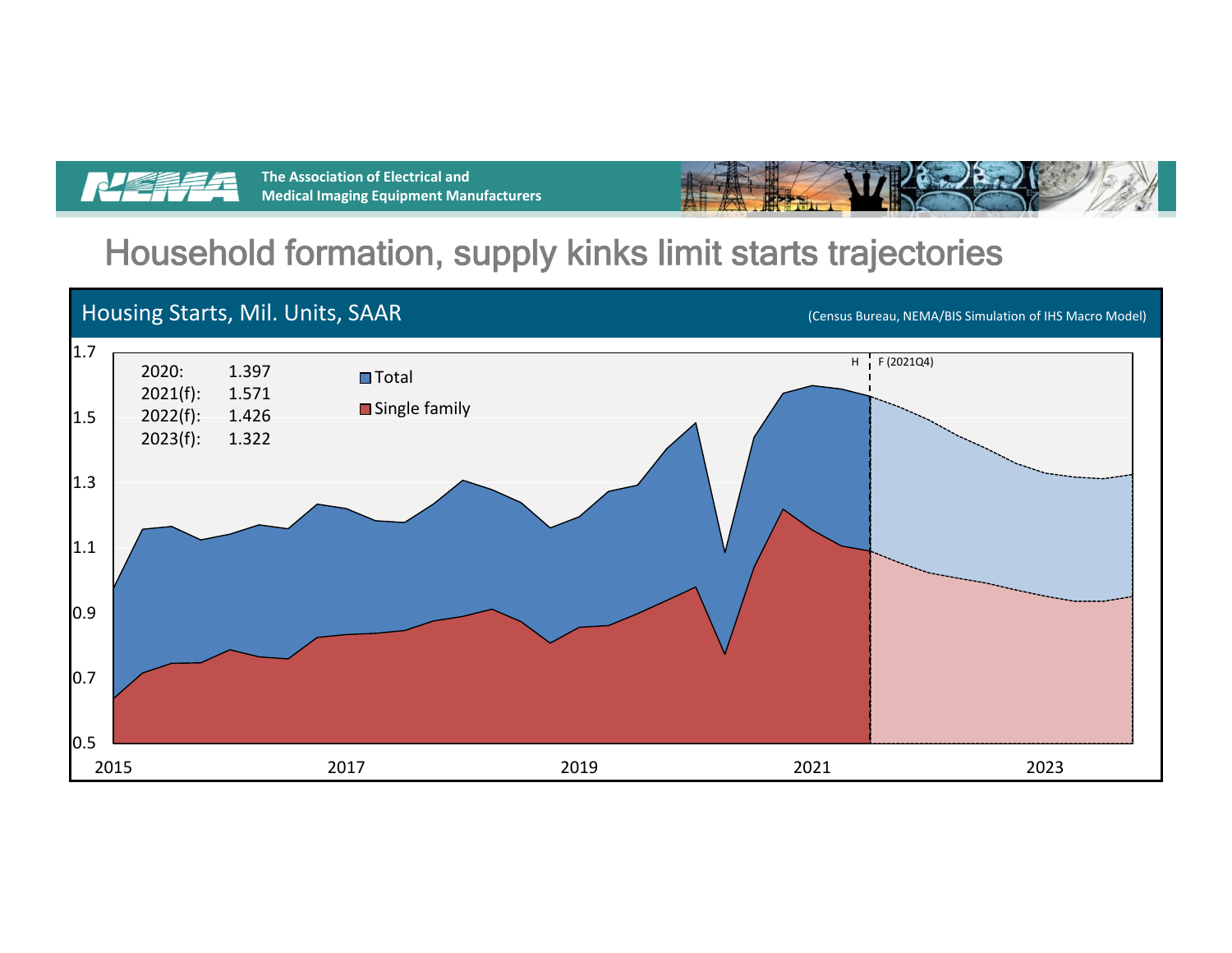



# Slow non-res climb amid uncertain economic restructuring

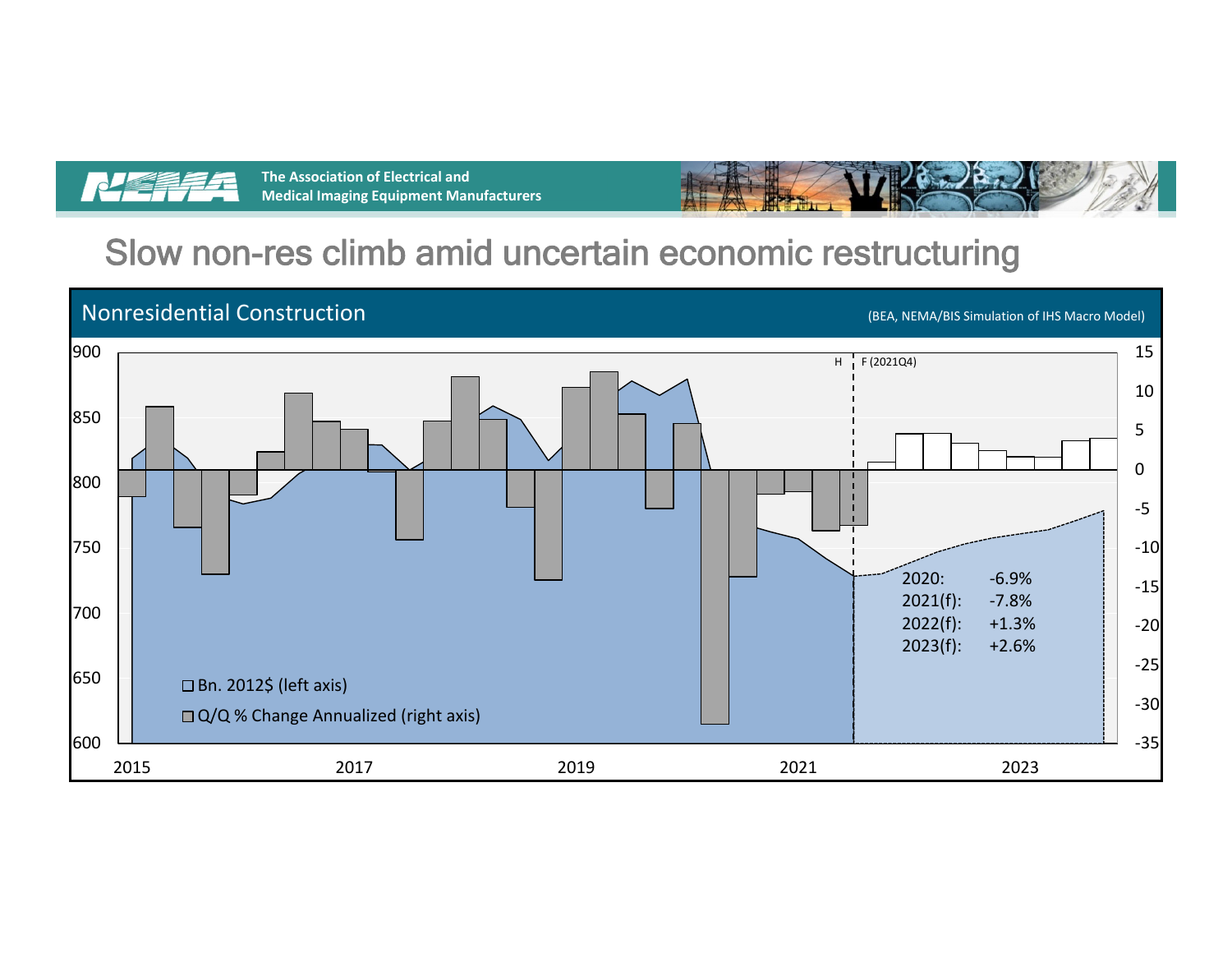



#### Excluding oil sector, non-res recovery possible in 2023

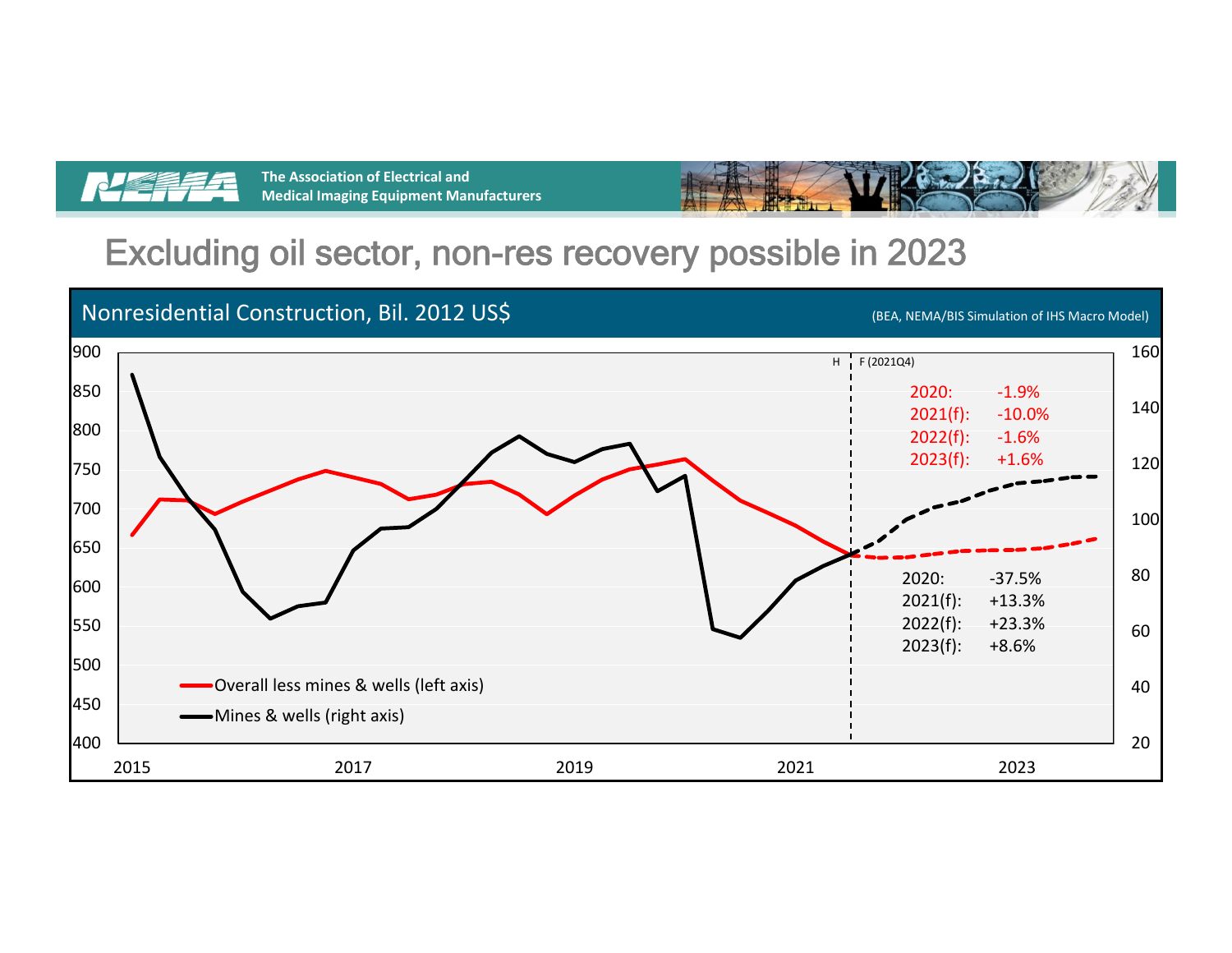



#### Private commercial construction decline intensifies

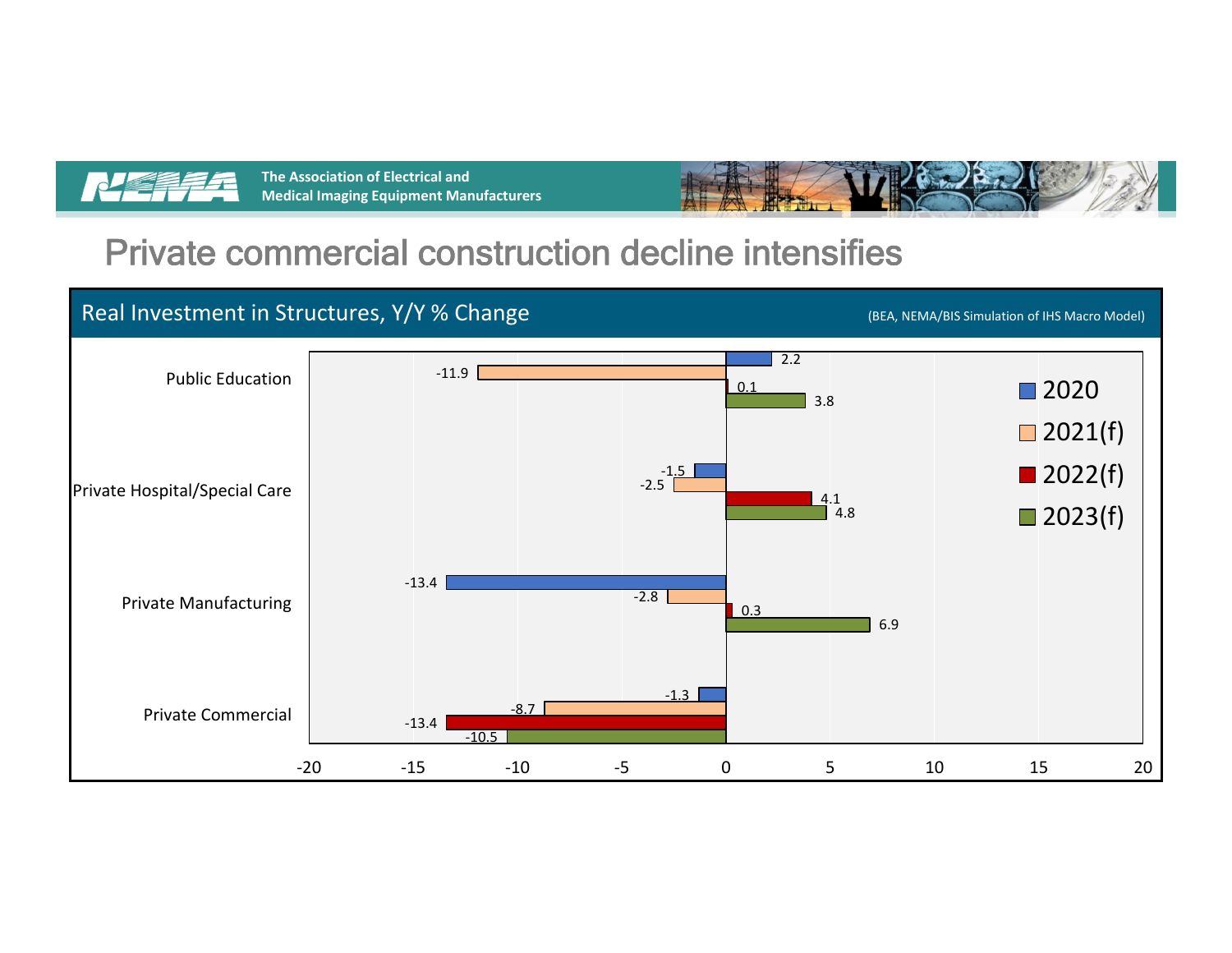



### Highway and communication construction to expand